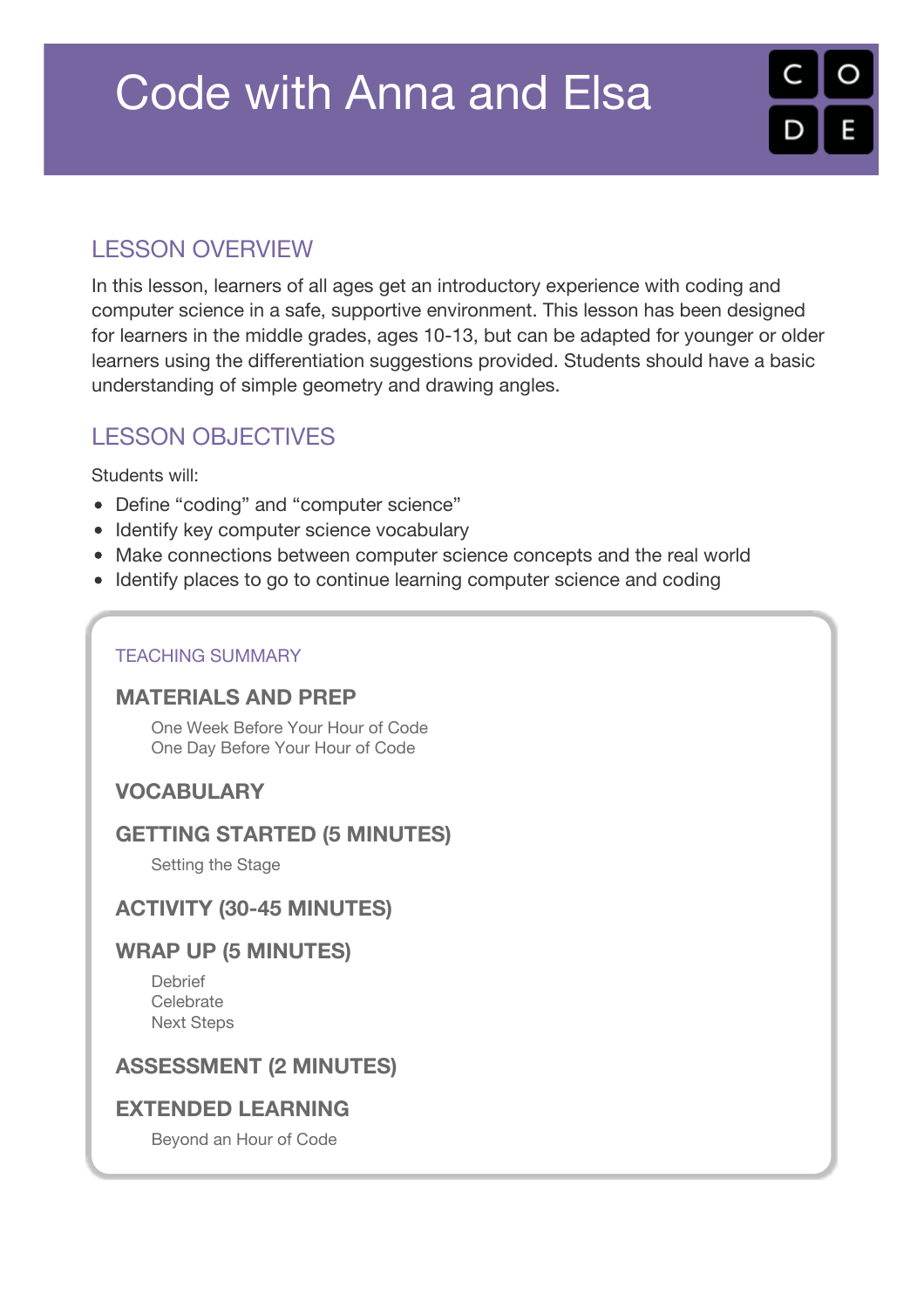# TEACHING GUIDE

## <span id="page-1-0"></span>MATERIALS AND PREP

<span id="page-1-1"></span>One Week Before Your Hour of Code

- Review the Hour of Code [Educator](http://hourofcode.com/resources/how-to/) Guide and Best Practices from [Successful](http://www.slideshare.net/TeachCode/hour-of-code-best-practices-for-successful-educators-51273466) Educators in order to begin to plan your Hour of Code event.
- [Register](http://hourofcode.com) your Hour of Code event if you'd like to receive swag or classroom support.
- Review and complete the online tutorial yourself: [Coding](https://studio.code.org/s/frozen/stage/1/puzzle/1) with Anna and Elsa
- Be sure to test it first before asking your students to complete it. Check your technology and decide if you need to troubleshoot anything in advance of your Hour of Code.
- Review the supplementary lesson plan, "The Drawing [Machine"](https://code.org/curriculum/misc/hocunplugged/Teacher) to determine whether or not you'd like to lead this lesson in advance of your Hour of Code.

<span id="page-1-2"></span>One Day Before Your Hour of Code

- Write the words "coding", "programming" and "debugging" on the board or add them to your word wall if you have one.
- Write the words "Computer Science" in the middle of your board or on piece of paper at the center of a bulletin board. This will serve as your ["mind](https://en.wikipedia.org/wiki/Mind_map) map" for the Getting Ready and Assessment activities.
- Have protractors available for students new to measuring angles
- Each student who completes the activity should receive a certificate. [Print](http://code.org/certificates) one for everyone in advance to make this easier at the end of your Hour of Code.

## <span id="page-1-3"></span>**VOCABULARY**

- **code** (v) to write code, or to write instructions for a computer.
- **Debugging** Finding and fixing problems in your algorithm or program.
- **Program** An algorithm that has been coded into something that can be run by a machine.

## <span id="page-1-4"></span>GETTING STARTED (5 MINUTES)

#### <span id="page-1-5"></span>Setting the Stage

Welcome students to class and very briefly introduce the day's activity.

#### *Teaching Tip*

If you have time or if your students need a bit more background information, you might consider delivering "The Drawing [Machine"](https://code.org/curriculum/misc/hocunplugged/Teacher) before your Hour of Code event. This brief lesson introduces

students to the idea of computer-assisted drawing, which will set them up for more success with the Code with Anna and Elsa [tutoria](https://studio.code.org/s/frozen/stage/1/puzzle/1)l.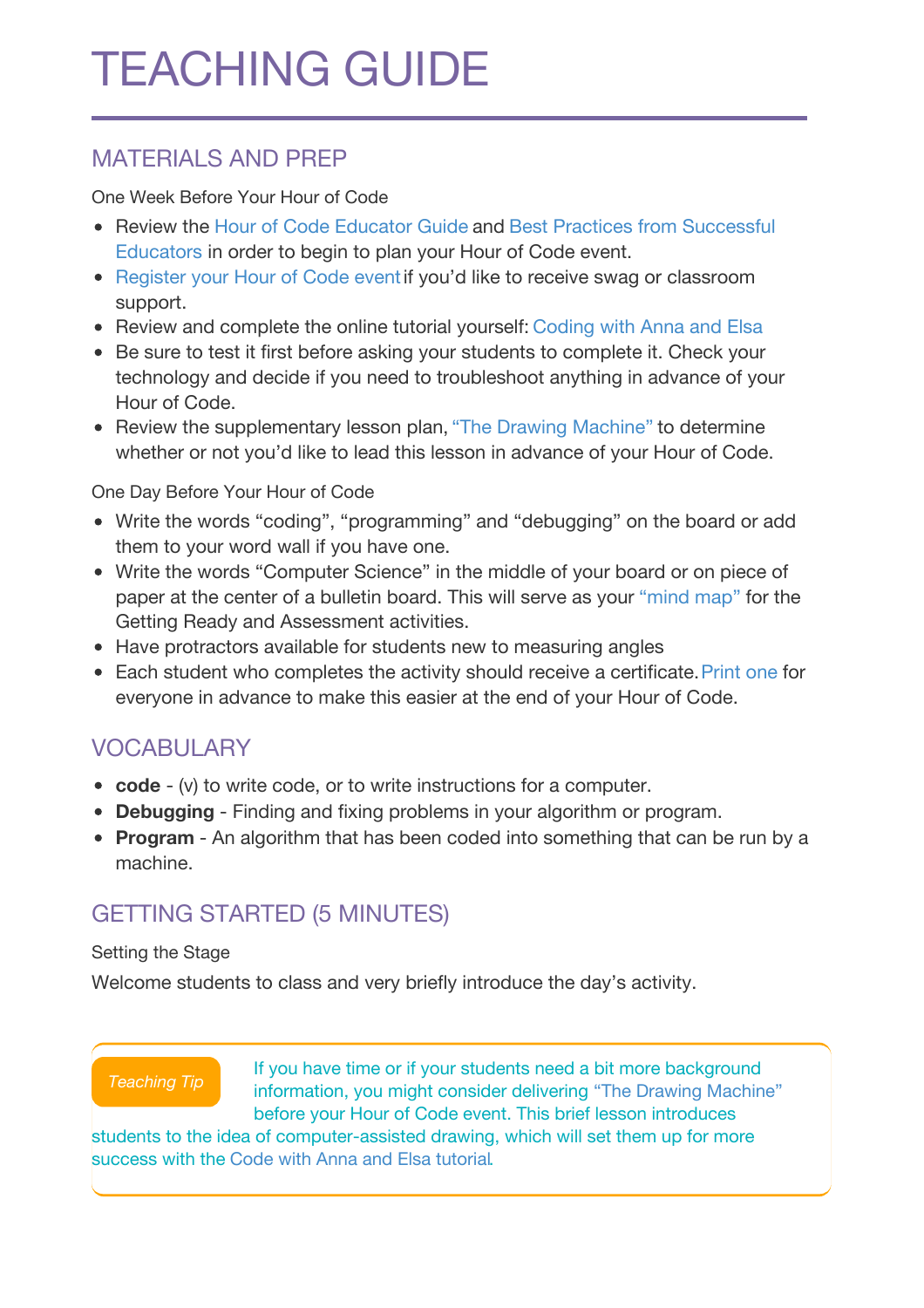*Say: "Today we're going to spend one hour learning to code. Has anyone here heard the term "code" before? What does it mean?"*

Students might mention that a "code" is like a secret message, or that it's related to computers in some way.

#### *Teaching Tip*

One way to introduce the Hour of Code if you are not very familiar with coding yourself is to show one of our [inspirational](https://hourofcode.com/us/resources#videos) videos. Choose one you think your students will find inspiring, and share it

now. For learners in the middle grades, we suggest "The Hour of [Code](https://youtu.be/FC5FbmsH4fw) is Here."

Explain that in computer science, "code" means a set of instructions that a computer can understand. Let students know that today, they are going to practice "coding," "programming" and "debugging".

Define: **Coding** means to write code, or to write instructions for a computer. - **Programming**, similarly, means to write code or instructions. Today, you will program with blocks on the computer (if you're using an online tutorial) or with pen and paper (if you're using an unplugged activity). - **Debugging** means to check code for mistakes and try to fix errors.

Ask students to name some jobs they have heard of that are related to coding. Students might mention things such as "programmer", "computer scientist", "software developer," or "engineer". Capture student responses on your "Computer Science" board, making a mind map of the information your students share.

*Say: "You're right, folks! There are no right or wrong answers here…just about any job these days involves some sort of knowledge of code. While there are many, many careers that require some knowledge of coding, learning to code is something anyone can do. And we're going to do it today. The things we're going to do today may not seem immediately like those, but everything you learn today could lead into making the next Angry Birds or Twitter."*

## <span id="page-2-0"></span>ACTIVITY (30-45 MINUTES)

Challenge your students to complete the[Code](https://studio.code.org/s/frozen/stage/1/puzzle/1) with Anna and Elsa tutorial.

Depending on the age and ability of your students, you might consider:

- For younger students, we suggest you break your class into pairs or very small groups (three to four students each) and ask each group to work together to complete the tutorial using pair [programming](https://youtu.be/vgkahOzFH2Q). Students in grades K-5 may struggle with the mathematics in the tutorial (it requires a basic understanding of angle measurement). If your students are on the younger side, consider delivering the supplementary lesson plan, "The Drawing [Machine"](https://code.org/curriculum/misc/hocunplugged/Teacher) to introduce the basics before you facilitate your Hour of Code.
- For older students, we find that working independently on tutorials works well. Sometimes it helps to allow students to choose their own tutorial. If students aren't interested in Frozen, they can get a similar [experience](https://studio.code.org/hoc/1) with the Write Your First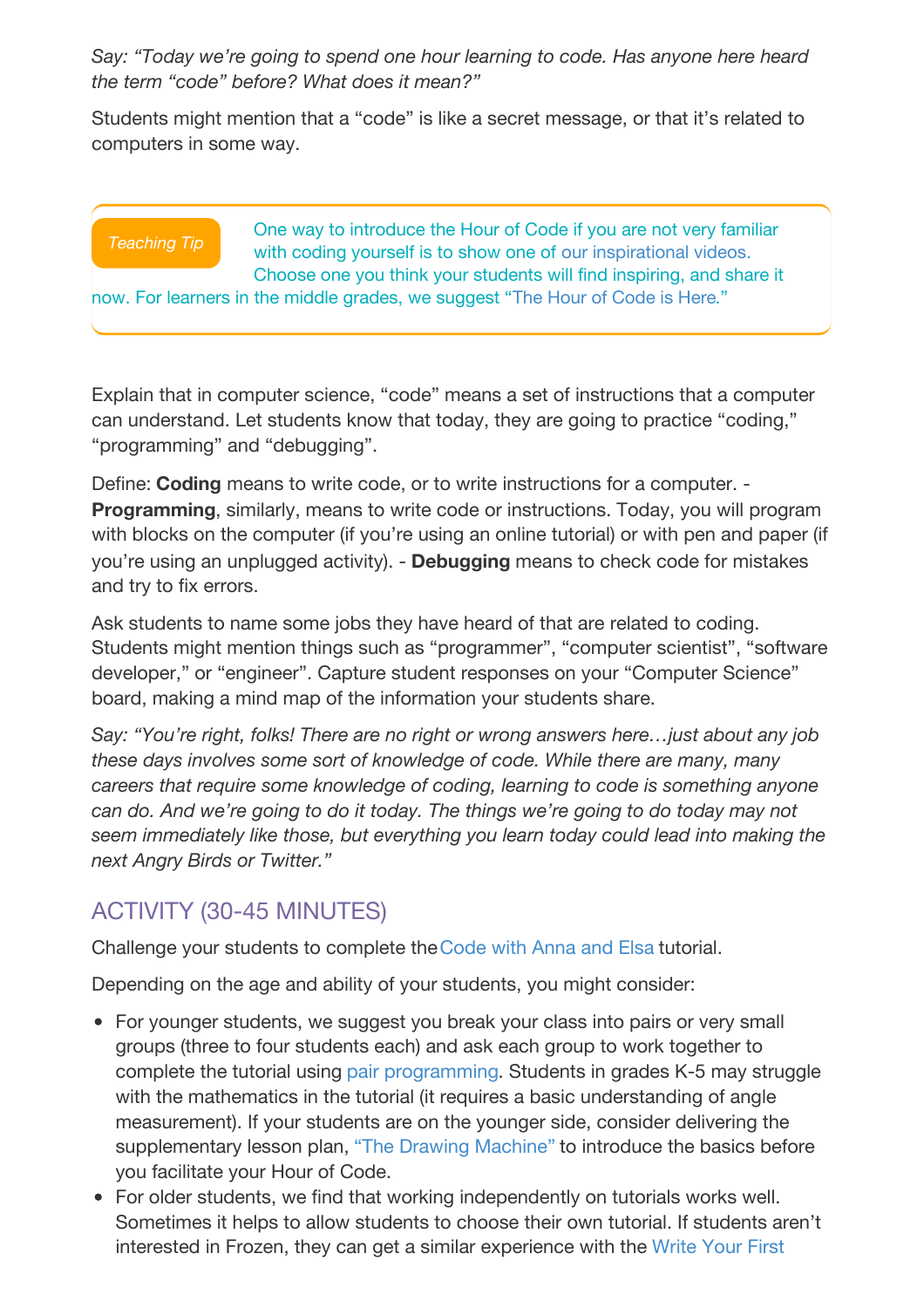#### Computer Program tutorial.

• For adult learners, [Code](https://studio.code.org/s/frozen/stage/1/puzzle/1) with Anna and Elsa works extremely well either as an independent challenge or a pair programming activity.

#### *Teaching Tip*

Be sure to play through your chosen tutorials yourself, before asking your students to attempt them. That way you'll know what to expect and can make decisions about whether to let students choose their

own tutorial, or if you want to assign tutorials based on student needs.

If a group or individual finishes early, they can attempt another tutorial by visiting [code.org/learn.](http://code.org/learn)

## <span id="page-3-0"></span>WRAP UP (5 MINUTES)

#### <span id="page-3-1"></span>**Debrief**

Give each student a few sticky notes or notecards. Facilitate a quick"Whip [Around"](http://www.theteachertoolkit.com/index.php/tool/whip-around) activity:

- Pose a prompt that has multiple answers such as "Share back something you really liked about the Hour of Code activity you completed" or "Share some skills you learned today."
- Have students write down as many responses as possible, one idea per sticky note or note card. "Whip" around the room, calling on one student at a time. Have students share one of their responses. When called on, students should not repeat a response; they must add something new.
- After completing the whip around, have students discuss which ideas and themes showed up most in their responses.

#### <span id="page-3-2"></span>Celebrate

Explain that you are spending one hour coding today, because this week is CS Education Week, and millions of other students across the globe have also been learning one Hour of Code this week. Congratulate students on being part of this world wide movement.

Give each student a [certificate](http://code.org/certificates) with his or her name on it.

#### <span id="page-3-3"></span>Next Steps

Let students know that if they enjoyed today's activity, they have many options for continuing to code. Encourage students to visit code.org/learn for a list of options, or, if you're planning any of the extension activities that follow, tell students what's coming next in your classroom.

### <span id="page-3-4"></span>ASSESSMENT (2 MINUTES)

Ask students to add their "Whip Around" sticky notes or note cards to your "Computer Science" mind map on their way out the door. Try to populate the board with lots of great ideas about what CS is and why it matters.